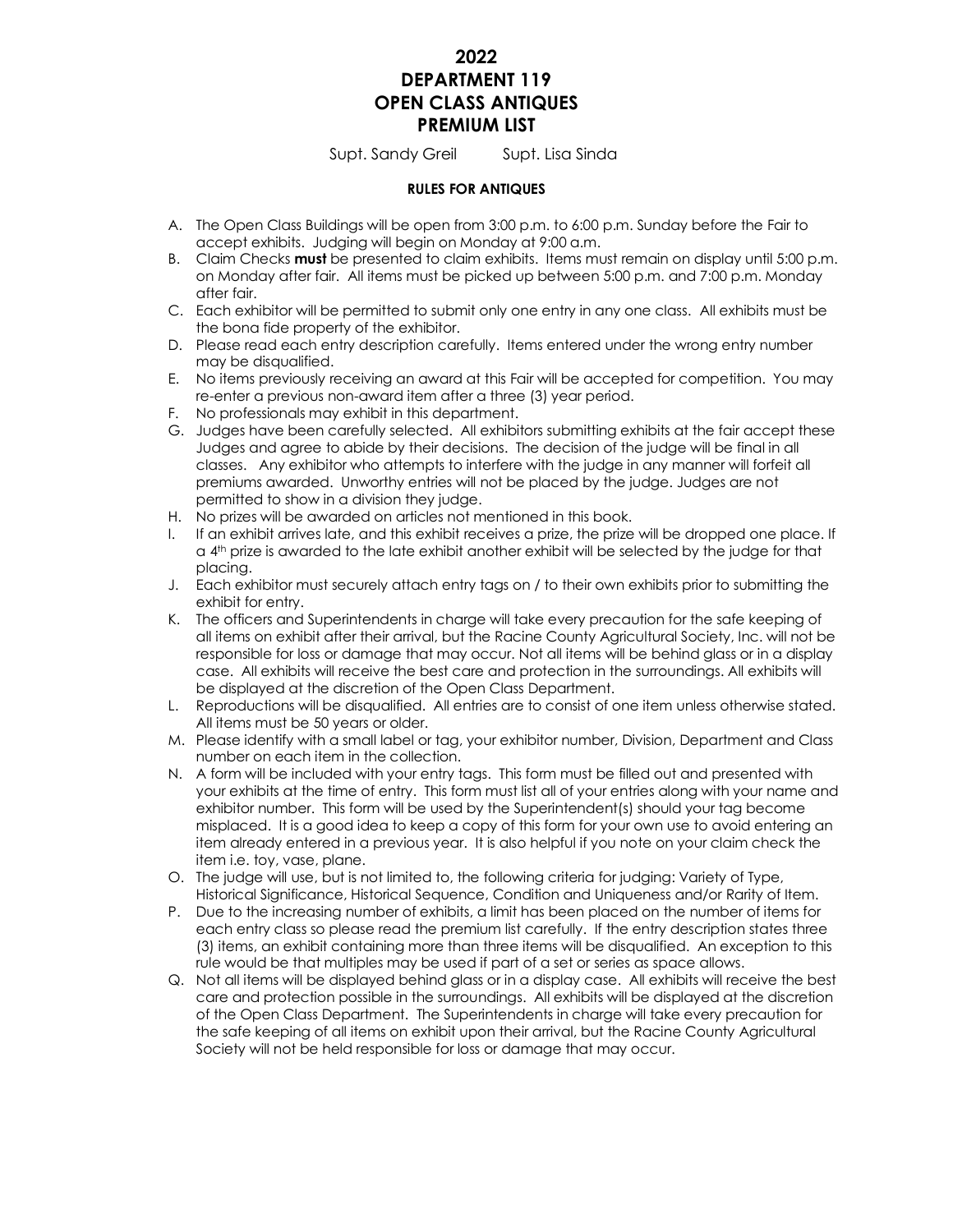#### **Division 1 – Glass Ware**

All items in this division are to be over 50 years old and must have a stand for display if necessary.

| Class No.   | Entry                                   |
|-------------|-----------------------------------------|
|             | Carnival Glass Item                     |
| $\mathbf 2$ | Cobalt Glass Item                       |
| 3           | Covered Dish                            |
| 4           | Cranberry Glass Item                    |
| 5           | Cut Glass Item                          |
| 6           | Depression Glass Item                   |
| 7           | <b>Etched Glass Item</b>                |
| 8           | Glass Bride's Basket                    |
| 9           | Glass Food Mold                         |
| 10          | Glass Paperweight                       |
| 11          | <b>Glass Serving Dish</b>               |
| 12          | Glass Vase                              |
| 13          | Hobnail Glass Item - White, Red, Yellow |
| 14          | Lemonade Set – Limit 3 Pieces           |
| 15          | Milk Glass Item                         |
| 16          | <b>Pressed Glass Item</b>               |
| 17          | Stemmed Water Goblet - No Wineglass     |
| 18          | Souvenir Glass Item                     |
| 19          | Victorian Glassware Item                |
| 20          | Any Other Glass Item Not Listed         |

### **Division 2 – Pottery and Porcelain**

All items in this class are to be over 50 years old and must have a stand for display if necessary.

| Class No.   | Entry                                     |
|-------------|-------------------------------------------|
|             | <b>Butter Pat / Butter Dish</b>           |
| $\mathbf 2$ | Cup and Saucer                            |
| 3           | Chocolate Set - Limit 3 Pieces            |
| 4           | Creamer or Sugar                          |
| 5           | Covered Dish                              |
| 6           | Demitasse Cup and Saucer                  |
|             | Egg Cup                                   |
| 8           | Devil Egg Plate                           |
| 9           | Figurine                                  |
| 10          | Flow Blue Item                            |
| 11          | Flower Pot or Planter                     |
| $12 \,$     | Hand Painted Item of Pottery or Porcelain |
| 13          | Majolica Item                             |
| 14          | <b>Oyster Dish</b>                        |
| 15          | Pitcher                                   |
| 16          | Plate                                     |
| 17          | Porcelain Serving Bowl                    |
| 18          | Pottery Serving Bowl                      |
| 19          | Souvenir Plate                            |
| 20          | Tea or Coffee Pot                         |
| 21          | Vase                                      |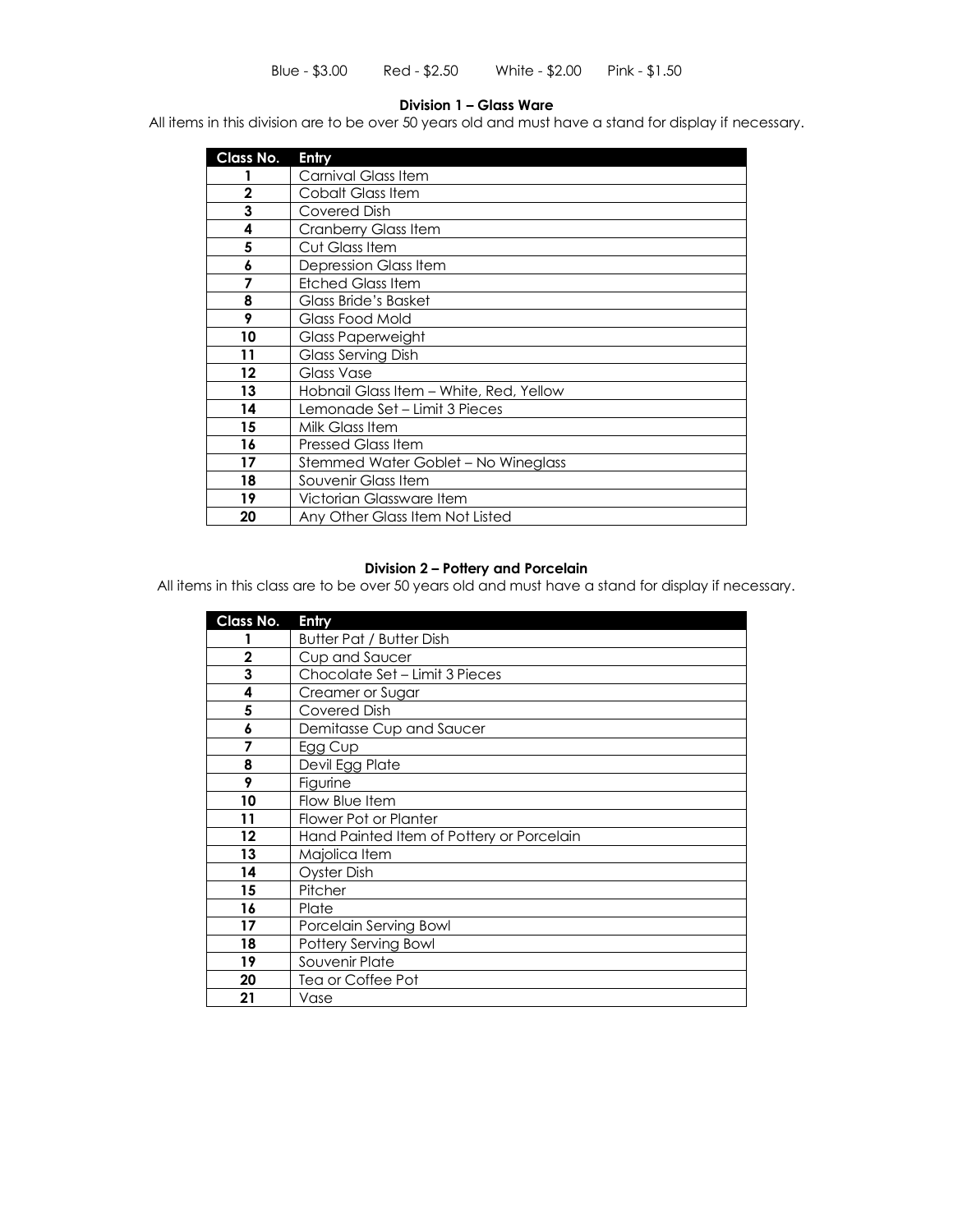#### **Division 3 – Fashion and Accessories**

All items in this class are to be 50 years or older and should be mounted for display as necessary.

| Class No. | Entry                                                             |
|-----------|-------------------------------------------------------------------|
|           | Collar                                                            |
| 2         | Compact                                                           |
| 3         | Cosmetic Item                                                     |
| 4         | Cufflinks - Pair                                                  |
| 5         | Dresser Set - 2 or more pieces                                    |
| 6         | Earrings - Pair                                                   |
| 7         | Eye Glasses / Spectacles                                          |
| 8         | Fan - Hand Held                                                   |
| 9         | Garment Buttons - 3 - Single Mounted                              |
| 10        | <b>Hair Comb</b>                                                  |
| 11        | Handkerchief                                                      |
| $12 \,$   | Hat - Man's - No Box                                              |
| 13        | Hat – Woman's – No Box                                            |
| 14        | Hat Pin - In Suitable Display Container                           |
| 15        | Jewelry - Matching Set - Up to 3 Items - i.e. earrings, necklace, |
|           | bracelet                                                          |
| 16        | Jewelry - Single Item - Art Deco / Bakelite                       |
| 17        | Jewelry - Single Item - i.e. brooch, bracelet                     |
| 18        | Man's Fashion Accessory not Listed - No Clothing                  |
| 19        | Mourning Item                                                     |
| 20        | Perfume Bottle                                                    |
| 21        | Purse                                                             |
| 22        | Shaving or Hair Care Item                                         |
| 23        | Wallet, Coin Purse, Cigarette Case, Snuff Box, or Patch Box       |
| 24        | Wedding Accessory - i.e. veil, shoes, garter                      |
| 25        | Woman's Fashion Accessory not Listed - No Clothing                |

## **Division 4 – Celebrations**

All items in this division are to be 50 years or older and should be mounted for display as necessary.

| Class No.    | Entry                                                                |
|--------------|----------------------------------------------------------------------|
|              | Christmas Card / Postcard - 1 mounted                                |
| $\mathbf{2}$ | Easter Card / Postcard - 1 mounted                                   |
| 3            | Valentine Card / Postcard - 1 mounted                                |
| 4            | Holiday Card / Postcard for a Holiday not Listed Above – 1           |
|              | mounted                                                              |
| 5            | Other Card / Postcard not Listed Above – 1 mounted                   |
| 6            | Photograph Postcard - 1 mounted                                      |
| 7            | Comical Card / Postcard - 1 mounted                                  |
| 8            | Calendar                                                             |
| 9            | Costume                                                              |
| 10           | Christmas Item – Other than Tree Ornament – mounted if               |
|              | necessary                                                            |
| 11           | Christmas Ornament - must be presented in open box                   |
| $12 \,$      | Christmas Tree - Any Size - i.e. feather, tinsel, ceramic, dowel etc |
| 13           | Halloween Item – mounted if necessary                                |
| 14           | Holiday Candle                                                       |
| 15           | Noisemaker / Cracker                                                 |
| 16           | Any other Holiday Item                                               |
| 17           | <b>Playing Cards</b>                                                 |
| 18           | Sheet Music – must be in protective covering                         |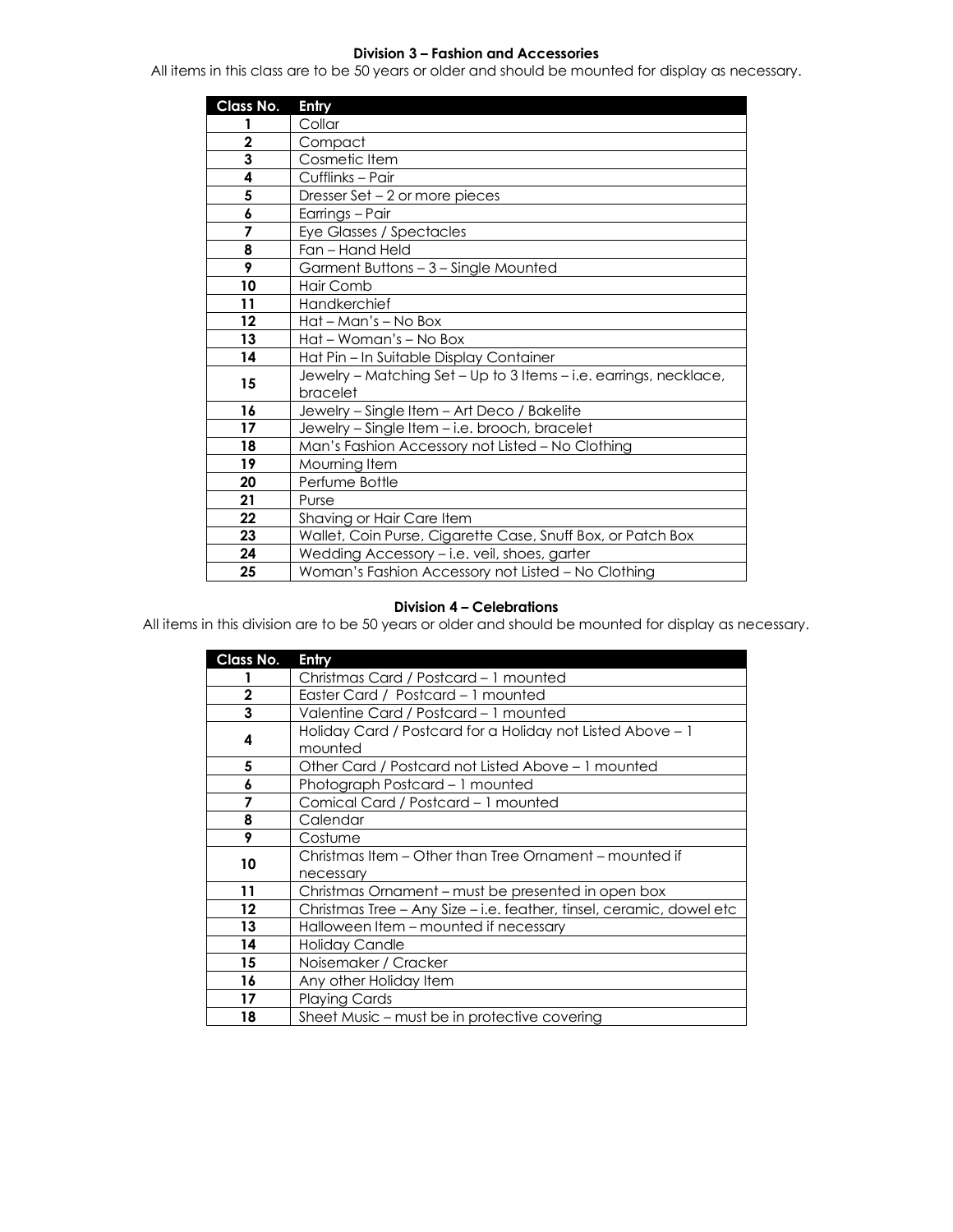#### **Division 5 – Of Local Interest**

All items in this division are to be 50 years or older and should be mounted for display as necessary.

| Class No. | Entry                                                                 |
|-----------|-----------------------------------------------------------------------|
|           | Award / Trophy                                                        |
| 2         | 4-H Item                                                              |
| 3         | FFA Item                                                              |
| 4         | Horlick Memorabilia                                                   |
| 5         | J.I. Case Memorabilia                                                 |
| 6         | Other Racine County Industry Item                                     |
|           | Photograph - Racine County Area - appropriate description<br>attached |
| 8         | Racine County Fair Item                                               |
| 9         | Racine County Memorabilia                                             |
| 10        | Scouting Item                                                         |
| 11        | Wisconsin Souvenir                                                    |
| 12        | Wisconsin State Fair Memorabilia                                      |
| 13        | Item/Photo of original Mercantile Building                            |

#### **. Division 6 – Advertising**

All items in this division are to be 50 years or older and should be mounted for display as necessary.

| Class No.   | Entry                                                                 |
|-------------|-----------------------------------------------------------------------|
|             | Advertising Pin / Button                                              |
| $\mathbf 2$ | Agricultural Advertising Item                                         |
| 3           | Auto-Related Advertising Item                                         |
| 4           | <b>Brewery Advertising Item</b>                                       |
| 5           | Fashion Advertising Item                                              |
| 6           | Kitchen Type Advertising                                              |
|             | Ruler / Yardstick Advertising Item                                    |
| 8           | Salesman Sample                                                       |
| 9           | Soft Drink Advertising Item – i.e. soda crate, tray, etc - No Bottles |
| 10          | Tin - Any Other Type Advertising                                      |
| 11          | <b>Tractor Related Memorabilia</b>                                    |
| 12          | Other Household Advertising Item                                      |
| 13          | Other Advertising Item - Not Listed Above                             |

## **Division 7 – Potpourri, Stuff, etc.**

All items in this division are to be 50 years or older and should be mounted for display as necessary.

| Class No.      | Entry                                                                 |
|----------------|-----------------------------------------------------------------------|
|                | 19th Century War Memorabilia                                          |
| $\overline{2}$ | Arrowheads - 3 Minimum - Mounted                                      |
| 3              | Autograph Book                                                        |
| 4              | Bakelite Item - Not Jewelry                                           |
| 5              | <b>Bank</b>                                                           |
| 6              | Bar / Tavern / Saloon Item - i.e. spittoon                            |
| 7              | Black Americana Memorabilia Item                                      |
| 8              | Bottle-Any Other not Listed - not larger than quart size              |
| 9              | Bottle - Beer - not larger than quart size                            |
| 10             | Bottle - Dairy - pint or smaller                                      |
| 11             | Bottle - Dairy - quart, 1/2 gallon, gallon size                       |
| 12             | Bottle - Liquor - not larger than quart size                          |
| 13             | <b>Bottle - Medicine</b>                                              |
| 14             | Bottle - Soft Drink - not larger than quart size                      |
| 15             | Celebrity Memorabilia                                                 |
| 16             | Cigar Item                                                            |
| 17             | Dairy Memorabilia - no bottles                                        |
| 18             | Fire Fighting Memorabilia                                             |
| 19             | Jackknife                                                             |
| 20             | License Plate                                                         |
| 21             | Magazine or Catalog                                                   |
| 22             | American Indian Relic or artifact - no arrowheads                     |
| 23             | Office / Desk Item - i.e. stapler, ink well, blotters, filing cabinet |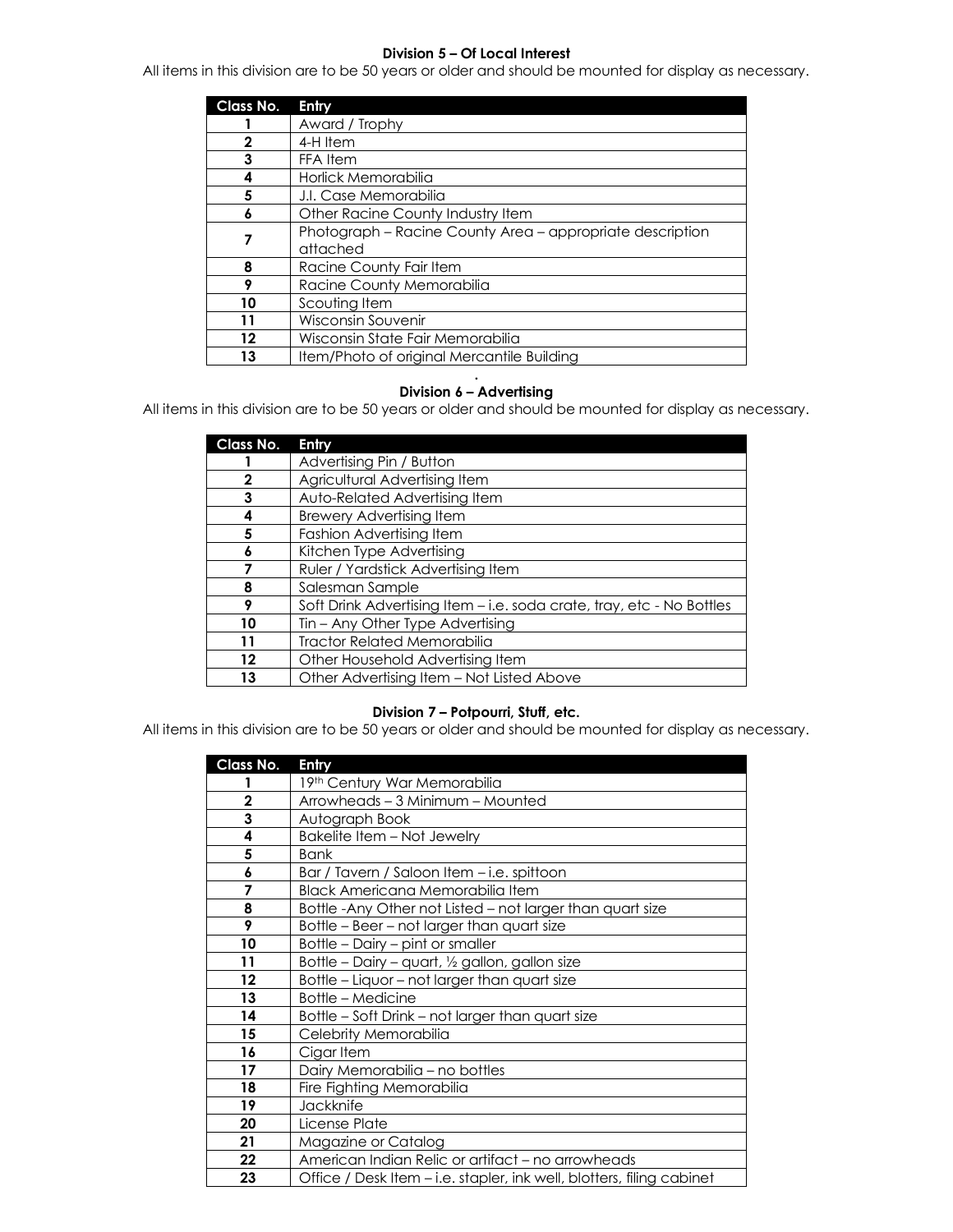| 24 | Patriotic Item                                 |
|----|------------------------------------------------|
| 25 | Political Memorabilia                          |
| 26 | Post Office Item – no stamps                   |
| 27 | Religious Item                                 |
| 28 | <b>School Yearbook</b>                         |
| 29 | Scrapbook                                      |
| 30 | Stereoscope or Other Optical Viewing Item      |
| 31 | Tobacco Item                                   |
| 32 | Writing Instrument – 3 Maximum Items – Mounted |
| 33 | World War I                                    |
| 34 | World War II                                   |
| 35 | Korean War                                     |

## **Division 8 – Furniture and Other Miscellaneous**

All items in this class are to be over 50 years old.

| Class No.      | Entry                                                        |
|----------------|--------------------------------------------------------------|
| 1              | Afghan                                                       |
| $\overline{2}$ | <b>Basket</b>                                                |
| 3              | Bench - No Picnic Bench                                      |
| 4              | <b>Book Shelf</b>                                            |
| 5              | Cane / Walking Stick                                         |
| 6              | Chair                                                        |
| 7              | Child's Furniture Item                                       |
| 8              | Coverlet                                                     |
| 9              | Doll Furniture                                               |
| 10             | Dresser / Dressing Table - 2 or More Drawers                 |
| 11             | Floor Lamp                                                   |
| 12             | Item of an Adult Clothing                                    |
| 13             | Love Seat, Courting Bench                                    |
| 14             | <b>Mechanical Game</b>                                       |
| 15             | Mechanical Coin Operated Machine - candy, gum, slot, etc.    |
| 16             | Mirror - no larger than 24" x 24"                            |
| 17             | Music Box                                                    |
| 18             | Musical Instrument                                           |
| 19             | Musical Item - No Sheet Music                                |
| 20             | Quilt                                                        |
| 21             | Quilt Rack / Head Board (Bed) / Standing Mirror              |
| 22             | Radio                                                        |
| 23             | Record Player / Phonograph                                   |
| 24             | <b>Rocking Chair</b>                                         |
| 25             | Sewing / Knitting Stand / Table                              |
| 26             | Shelf - Wall                                                 |
| 27             | <b>Small Table</b>                                           |
| 28             | Smoke Stand                                                  |
| 29             | Spinning Wheel                                               |
| 30             | Stool - Bar, Foot, Piano                                     |
| 31             | Telephone                                                    |
| 32             | Trunk                                                        |
| 33             | Umbrella / Parasol                                           |
| 34             | Washday Related Item                                         |
| 35             | Wash / Shaving Stand                                         |
| 36             | Wedding Dress or Wedding Suit                                |
| 37             | Wicker Item                                                  |
| 38             | Hall Tree                                                    |
| 39             | <b>Umbrella Stand</b>                                        |
| 40             | Clock, Table or shelf                                        |
| 41             | Framed Print - Oil, Chalk, Lithograph, Acrylic, Pastel, etc. |
| 42             | Leather Bound Book                                           |
| 43             | Personal Document                                            |
| 44             | Pyrography (wood burned) item                                |
| 45             | Sampler                                                      |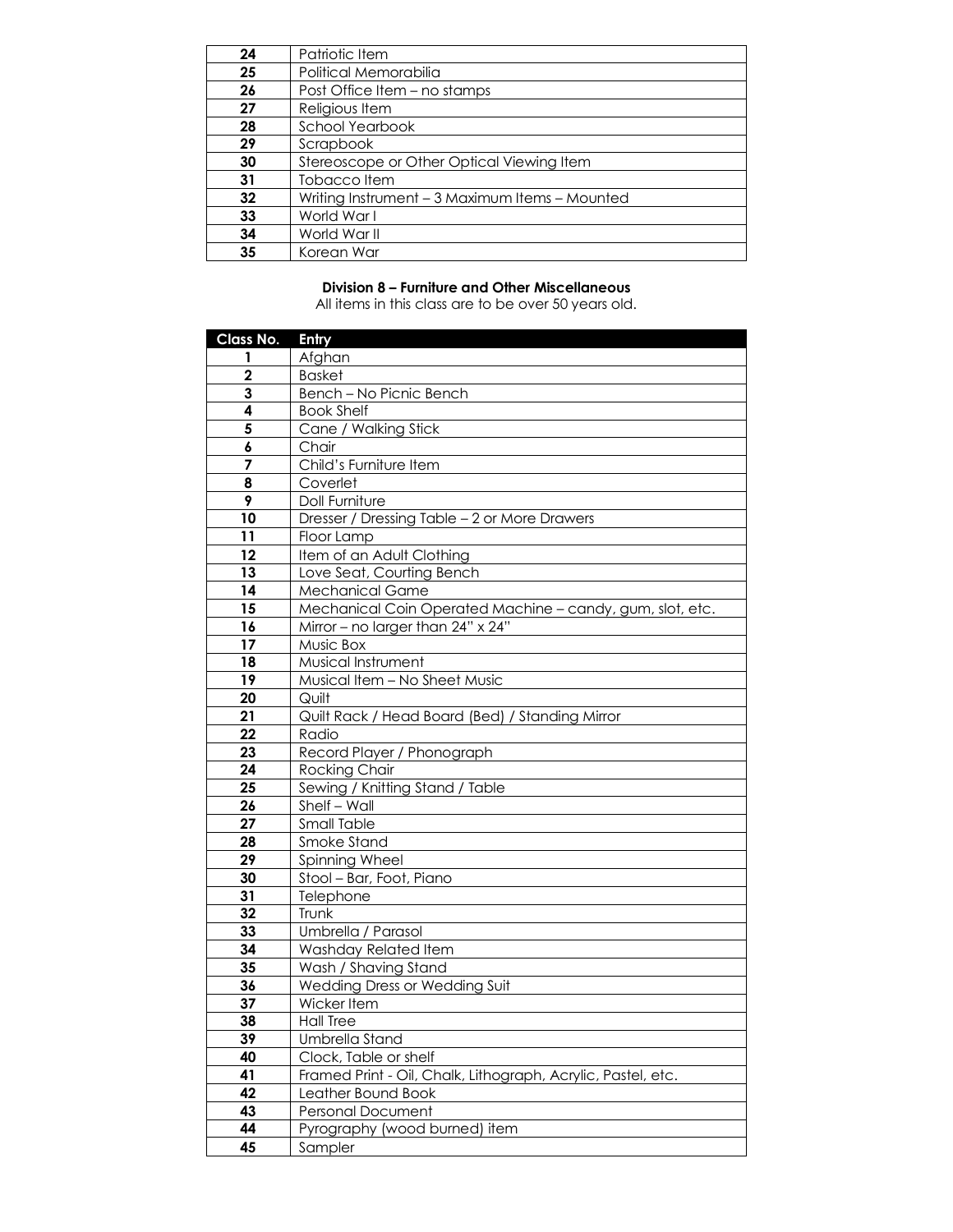### **Division 9 – In the Home**

All Items in this class are to be 50 years or older and should be mounted for display as necessary.

| Class No. | Entry                                                             |
|-----------|-------------------------------------------------------------------|
| 1         | Aluminum Item                                                     |
| 2         | Apron                                                             |
| 3         | <b>Butter Churn</b>                                               |
| 4         | Candle Holder                                                     |
| 5         | <b>Candy Container</b>                                            |
| 6         | Cast Iron Item                                                    |
| 7         | Celluloid Item                                                    |
| 8         | Chalk Ware Item                                                   |
| 9         | Clothes Iron                                                      |
| 10        | Cookbook                                                          |
| 11        | Cookie Jar                                                        |
| 12        | Copper Item                                                       |
| 13        | Crock                                                             |
| 14        | Door Stop                                                         |
| 15        | Flower Frog                                                       |
| 16        | Food Mold - Ice Cream, Butter, Candy, Cake, etc.                  |
| 17        | Fruit / Canning Jar                                               |
| 18        | Granite or Enamel Item                                            |
| 19        | <b>House Cleaning Tool</b>                                        |
| 20        | Item marked "Occupied Japan"                                      |
| 21        | Jug-2 Gallon Max                                                  |
| 22        | Lunch Box                                                         |
| 23        | Match Holder                                                      |
| 24        | Miniature Novelty Item - under 6" in height - glass / porcelain / |
|           | pottery                                                           |
| 25        | Miniature Novelty Item - under 6" in height - other than glass /  |
|           | porcelain / pottery                                               |
| 26        | Napkin Ring                                                       |
| 27        | Needlework Item                                                   |
| 28        | Nodder / Bobble head                                              |
| 29        | Oil Lamp - Not Electrified - Over 6" in height                    |
| 30        | Oil Lamp - Not Electrified - Under 6" in height                   |
| 31        | Other Cloth Item - No Clothing                                    |
| 32        | Paperweight - Metal                                               |
| 33        | Pewter Item                                                       |
| 34        | Pre-1950 Kitchen Item - Not Listed                                |
| 35        | Recipe Cards and Holder / Box                                     |
| 36        | Rua Beater -                                                      |
| 37        | Salt and Pepper                                                   |
| 38        | Salt Cellar - One Item                                            |
| 39        | Sewing Item / Tool                                                |
| 40        | Silhouette                                                        |
| 41        | Spooner                                                           |
| 42        | <b>Sterling Silver Item</b>                                       |
| 43        | Stoneware Item                                                    |
| 44        | Tin Ware Item                                                     |
| 45        | <b>Toothpick Holder</b>                                           |
| 46        | Wooden Item                                                       |

## **Division 10 – Favorite Pastimes**

All items in this division are to be 50 years or older and should be mounted for display as necessary.

| Class<br>No. | Entry                                                                                     |
|--------------|-------------------------------------------------------------------------------------------|
|              | Automobile Accessory - hub cap, hood ornament, steering wheel,<br>etc - Not an Entire Car |
| 2            | Badges either Cloth or Metal Pins - 3 Mounted                                             |
| 3            | Baseball Memorabilia – mounted if necessary                                               |
|              | Camera                                                                                    |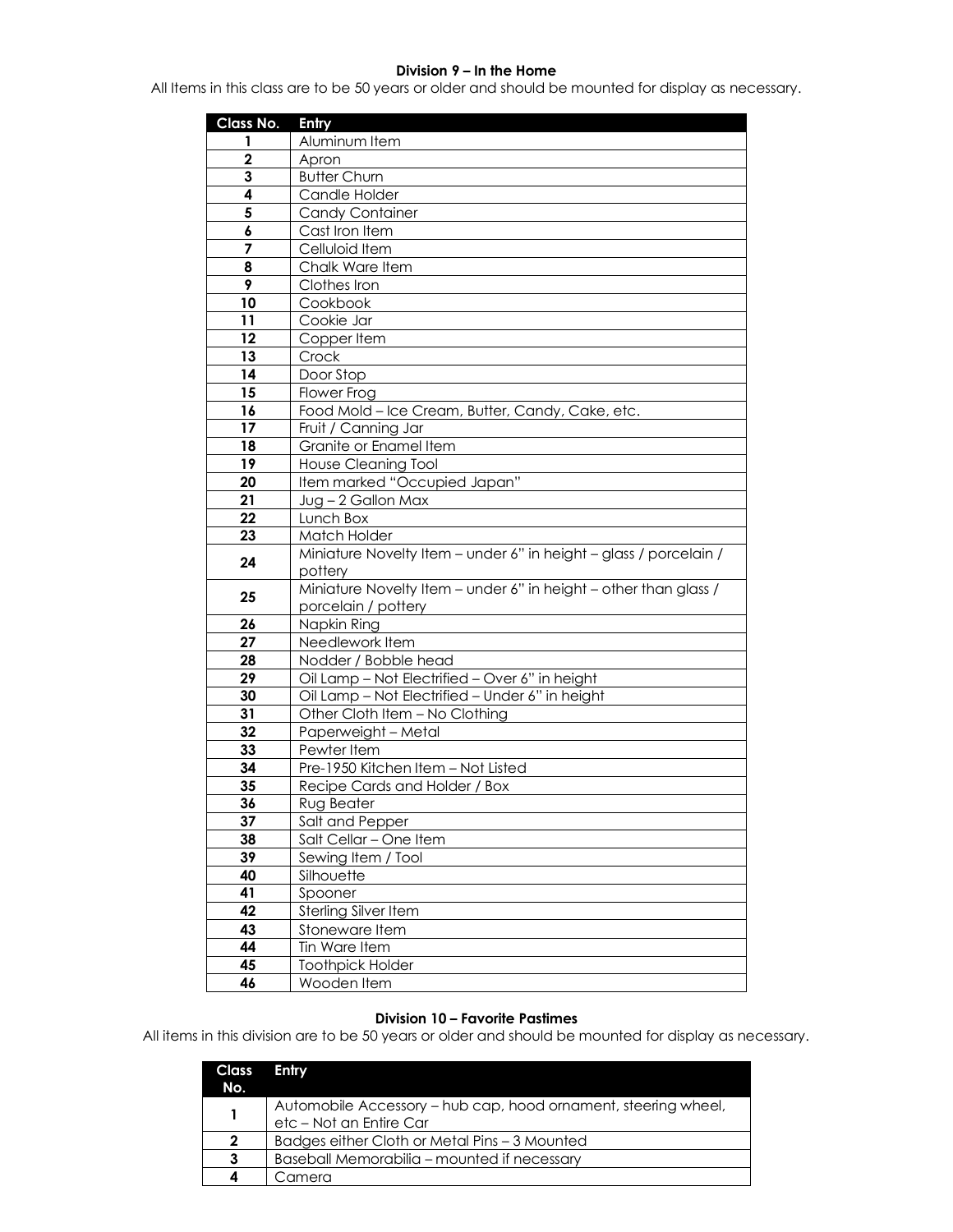| 5  | Comic Book                                                       |
|----|------------------------------------------------------------------|
| 6  | Coin Set – mounted with protective covering                      |
| 7  | Coin - mounted with protective covering                          |
| 8  | Decoy                                                            |
| 9  | <b>Fair or Carnival Prize</b>                                    |
| 10 | Fishing Item - not to exceed 24" in length                       |
| 11 | Football Memorabilia - mounted if necessary                      |
| 12 | Folk Art Item                                                    |
| 13 | Globe                                                            |
| 14 | Hunting Item - no guns                                           |
| 15 | Medical / Dental Item                                            |
| 16 | Photo Album                                                      |
| 17 | Photograph                                                       |
| 18 | Photography Item - no photo                                      |
| 19 | Picnic Basket                                                    |
| 20 | Railroad Related Item                                            |
| 21 | Record Album                                                     |
| 22 | Spoons-3 Mounted                                                 |
| 23 | Stamp Set - mounted with protective covering                     |
| 24 | Stamp – mounted with protective covering                         |
| 25 | Nautical Item                                                    |
| 26 | Tramp Art Item                                                   |
|    | Any Other Sports Memorabilia – Not Listed Elsewhere – mounted if |
| 27 | necessary                                                        |

### **Division 11 – Children's Things**

All items in this division are to be 50 years or older – with the exception of class 1, and should be mounted for display as necessary.

| Class No.   | Entry                                                            |
|-------------|------------------------------------------------------------------|
| 1           | Baby Boomer Toy - 1946 through 1964                              |
| $\mathbf 2$ | <b>Barbie Doll</b>                                               |
| 3           | Child's Clothing - Newborn to Age 6 - display on child's hanger  |
| 4           | Child's Dish, Cup, Mug                                           |
| 5           | Child's Pair of Shoes                                            |
| 6           | Child's School Book                                              |
| 7           | Child's Story Book                                               |
| 8           | Child's Tea Set - Teapot plus 4 Pieces OR Child's Dish Set - 3-5 |
|             | Pieces                                                           |
| 9           | Disney or Other Cartoon Memorabilia                              |
| 10          | Doll House                                                       |
| 11          | Doll House Furniture                                             |
| 12          | <b>Doll - Minor Restoration Allowed</b>                          |
| 13          | Doll Clothing or Accessory                                       |
| 14          | Game and/or Game Board                                           |
| 15          | Ken Doll                                                         |
| 16          | Marbles $-3-5$ of Any Size                                       |
| 17          | Mother's Helper Item - i.e. blanket pins, teething ring          |
| 18          | <b>Paper Dolls</b>                                               |
| 19          | School-Related Item other than School Book                       |
| 20          | Teddy Bear / Stuffed Toy                                         |
| 21          | Toy – Cast Iron                                                  |
| 22          | $Toy - Tin$                                                      |
| 23          | $Toy - Farm$                                                     |
| 24          | Toy - Train Item                                                 |
| 25          | Toy - Mechanical or Wind-Up                                      |
| 26          | Toy – Metal other than Tin or Cast Iron                          |
| 27          | Any Other Toy not Listed Above                                   |